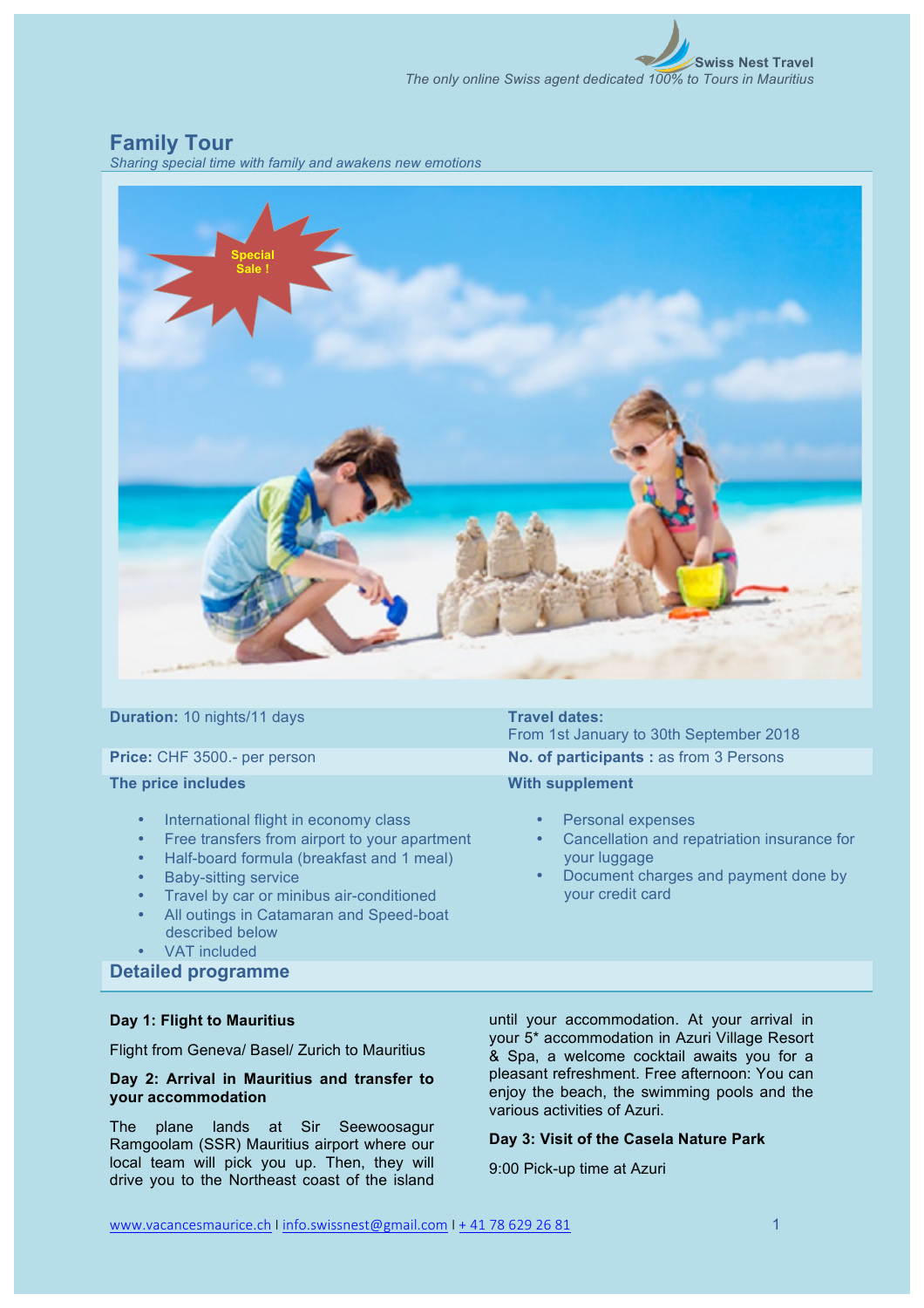*The only online Swiss agent dedicated 100% to Tours in Mauritius*

The Mauritius Casela Park is a real nature and adventure park. It is located besides the Rempart Mountain on the South-West of Mauritius offering magnificent views of the countryside rolling down the west coast of Mauritius.

The entrance ticket (included in your package) allows you to discover animal species from Mauritius (pink pigeons, giant tortoises, deer, wild boars ...) or come from elsewhere (lions, zebras, ostriches, macaques, cheetahs, rhinoceros, giraffes, ...). After a short walk in the lush nature, you will board an open bus to get closer to the animals.

Would you like more action? Safari by quad, jeep, segway or camel ride, zip lines, tilapia fishing, walking with lions are available (fees apply).

Lunch will be at your expense at the park restaurant, with peacocks and with views of the west coast.

16:00 Departure to Azuri

## **Day 4: Free day**

Suggestion: One of the hiking trails of the national park of "Bras d'eau" to five kilometres of Azuri. The park was created to protect endemic species close to extinction: the opportunity for you to imagine what Mauritius looked like before the man settled there. During your walk, you can discover ebony, ferns and orchids, but also birds, such as the Coq des Bois (or "flycatcher"). You will find information on fauna and flora at the visitor centre located on the road crossing the forest.

# **Day 5: Black River Gorges and 7 coloured earth at Chamarel**

9:00 Departure time to the Black River Gorges

This natural park offers magnificent landscapes and allows to randomly discover walks about 300 species of trees, shrubs, plants and animals.

Continue with the 7-colour tour of the land, Chamarel's most famous site, with its amazing landscape of naturally coloured hills. This phenomenon is due to the presence of volcanic ash containing mineral oxides of different colours exposed by erosion for centuries.

#### **Day 6: Free day**

Relaxing day at the beach.

Why don't you do The Mangrove Nature Track? A stone's throw from your accommodation, discover the Mangroves "mangled", the natural habitat of many crabs, birds and other creatures of the seas and swamps. Continue your walk by the beach to the village Lafayette post office. You will not be disappointed.

# **Day 7: Vanilla Crocodile Park**

9:00 Pick-up time at Azuri

The Crocodile & Giant Tortoises Park which is home to various species of animals, reptiles and plants is set in a beautiful rain forested valley with natural freshwater springs, full of prawns and fish.

As part of your visit to the Crocodile & Giant Tortoises Park, the park's guides will guide you through some unforgettable walks, and you will stroll through luxuriant greenery where banana trees, palm trees and giant bamboos provide shade for the crocodiles and the giant tortoises.

During your stay in the park, you can also experience a first-hand unique encounter with the giant tortoises, and get a rare chance to feed, pet and play with them.

Also thousands of Nile crocodiles and giant tortoises are found in the park and you can watch them in maximum safety.

There is also a mini zoo of Mauritian fauna where you can find most of the Mauritian mammals and reptiles including skinks, phelsumas (geckos), giant tortoises, turtles, bats, deer, mongooses, monkeys, pigs, as well as domestic livestock such as goats, fat-tailed sheep and donkeys.

Lunch (not included)

16:00 Departure to Azuri

## **Day 8: Free day**

Enjoy the beach and its surroundings

Suggestion: Visit the Cellar Lady (the Caves of Roches Noires). It is a natural volcanic cave, located on the main road of the village of Roches Noires, five minutes from Azuri. A friendly and refreshing excursion.